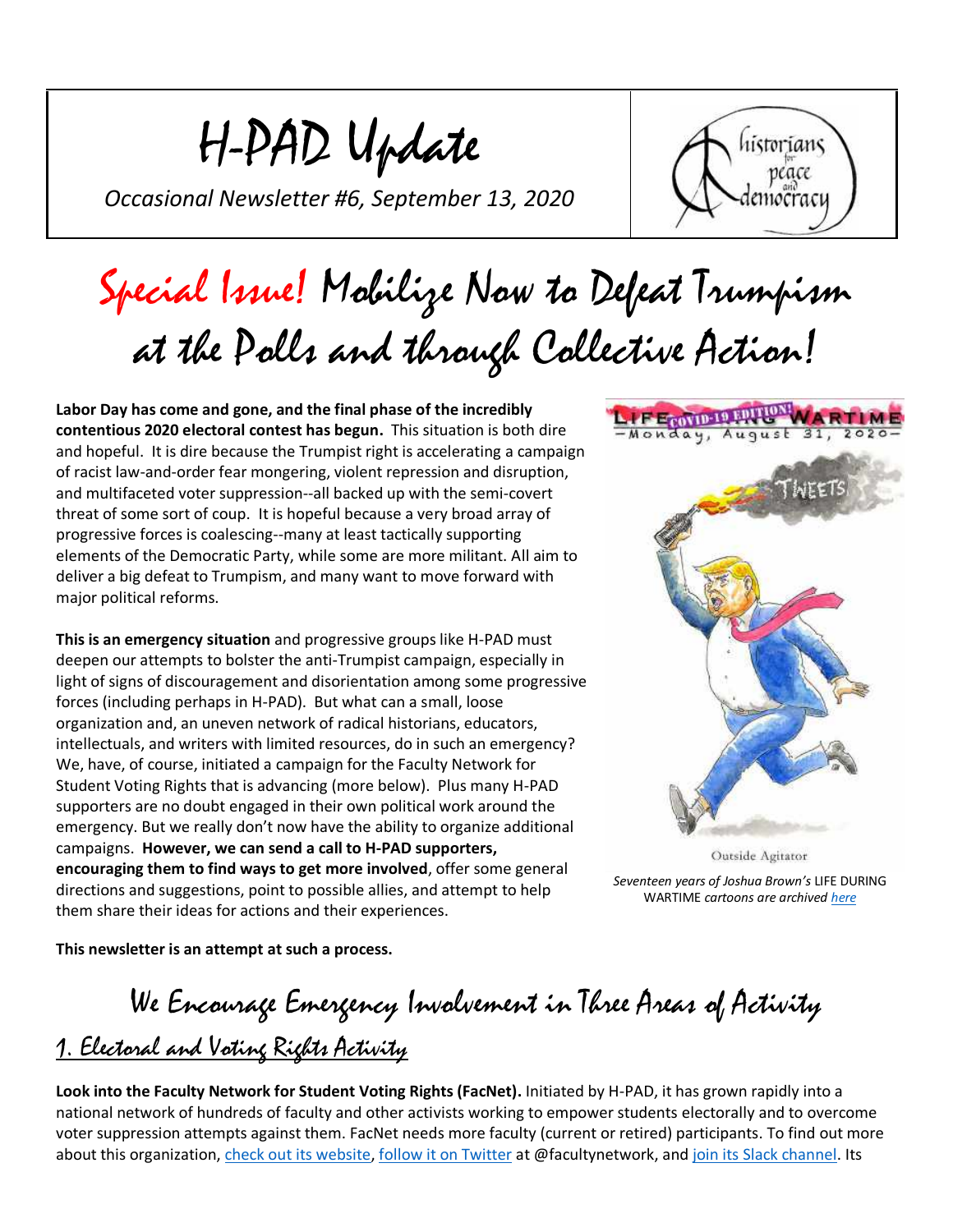most recent FACULTY NETWORK NEWSLETTER, September 8, is particularly useful; it should be posted soon at [https://facultyforvotingrights.org/programming/.](https://facultyforvotingrights.org/programming/) FacNet works in alliance with established groups such as the SLSV [Students Learn Students Vote] Coalition

Beyond FacNet, there are **many local, regional and national groupings working on voter rights**. Some of the bestorganized projects are focused laser-like on the November elections – specifically, increasing the voter turnout, especially in "swing states," among populations that tend to favor progressive candidates and causes, but don't vote in proportion to their numbers. Here, for example, are some groups:

- The **Movement Voter Project** [\(https://movement.vote\)](https://movement.vote/) raises funds for grassroots organizations that are embedded in under-voting (especially African American) communities in swing states, on the premise that the people who know these communities are best able to motivate them to use their potential electoral power.
- **Flip the West** [\(https://www.flipthewest.com\)](https://www.flipthewest.com/) focuses on U.S. Senate elections in six states west of the Mississippi River. Through phone banking and letter writing, activists in (mostly) blue states make contact with potential voters thought likely to support Democratic candidates (if they vote). The Senate races are in Arizona, Colorado, Montana, Alaska, Iowa, and Kansas.
- **Vote Forward** [\(https://votefwd.org\)](https://votefwd.org/) has a goal of 10 million carefully formulated letters to potential voters in fifteen contested states.

And there are, of course, progressive candidates and issue campaigns, locally and nationally, that need support.

### 2. Political-Educational Work as Historians and Historically-Oriented Intellectuals

#### **One possibility is to focus on providing progressive historical analysis of the current emergency for left/progressive/liberal audience** like the those we reach via H-PAD emails and publications. In fact, you might consider joining us in writing for these publications, like our *Broadsides* [\(https://www.historiansforpeace.org/\)](https://www.historiansforpeace.org/). There are of course a large number of other venues to contribute articles or letters to, say, the *Nation*, *Portside*, *Counterpunch*, local political newsletters, and even the History News Network (e.g., see Margaret Power and Alexander Aviña's recent piece in HNN—https://historynewsnetwork.org/article/174241). These writings would be geared toward exhorting, activating, and empowering this audience to take historically and theoretically grounded action during the current crisis.

**Another focus is on a much broader popular audience** that includes both and non-voters and Trump supporters. For example, you might write **op-eds and letters to the editor** (LTEs) for local and regional publications, and perhaps for national ones. Better yet, create small (or perhaps not so small) network of colleagues to produce and submit these writings. Many of you reading this newsletter are probably experienced with LTEs, and you might share your experience with colleagues—we can connect you through H-PAD. Moreover, there are how-to web sites devoted to writing LTEs like the ACLU's at [https://www.aclu.org/other/tips-writing-letter-editor.](https://www.aclu.org/other/tips-writing-letter-editor)

**Likewise, another possibility is appearing on news programming on local TV or radio**—especially public radio-- as a historical expert, or commentator, or part of a panel (university communications offices sometimes help with such placements). For example, recently, historian Zinga Fraser, along with historian and H-PAD SC member Barbara Winslow, helped to shape a CBS New York segment on Shirley Chisholm as historical context for the selection of Senator Kamala Harris as the Democratic vice presidential candidate; both were interviewed during the segment

[\(https://newyork.cbslocal.com/2020/08/12/kamala-harris-shirley-chisholm/](https://newyork.cbslocal.com/2020/08/12/kamala-harris-shirley-chisholm/) ). Their participation clearly made a political contribution.

And we recommend that those who can do it, participate in or produce **podcasts** (historian Steven Leibo suggests this site to get you [started\)](https://wordpress.com/blog/2020/08/12/starting-your-own-podcast/). **Or short video clips**: H-PAD EC member Kevin Young has suggested (while admitting there may



Historians Fraser and Winslow on CBSN news segment